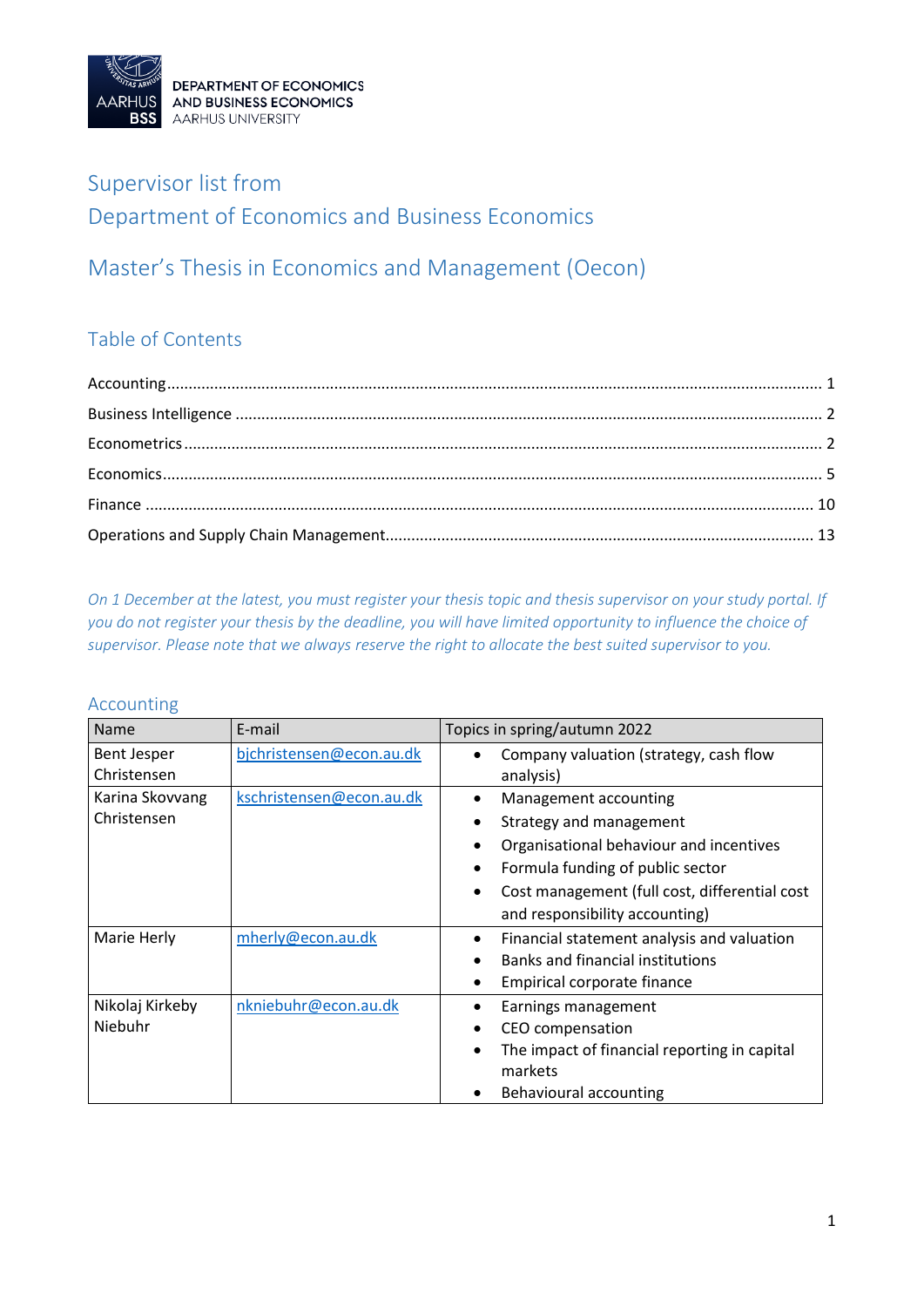

### <span id="page-1-0"></span>Business Intelligence

| Name                               | E-mail                   | Topics in spring/autumn 2022                                                                                                                                                                                                                                   |
|------------------------------------|--------------------------|----------------------------------------------------------------------------------------------------------------------------------------------------------------------------------------------------------------------------------------------------------------|
| Allan Würtz                        | awurtz@econ.au.dk        | Econometric methods<br>$\bullet$<br>Machine Learning methods<br>Prediction                                                                                                                                                                                     |
| Benjamin<br>Liengaard              | benlien@econ.au.dk       | Analysis of survey data<br>$\bullet$<br><b>Textual analysis</b><br>Applications and/or methodological<br>developments within partial least squares<br>structural equation modelling<br>Employee and membership satisfaction<br>$\bullet$                       |
| <b>Eric Hillebrand</b>             | ehillebrand@econ.au.dk   | Financial volatility modelling and forecasting<br>$\bullet$<br>Climate econometrics<br>Modelling and forecasting macroeconomic<br>$\bullet$<br>time series (e.g. with dynamic factor models)                                                                   |
| Guðmundur<br>Stefán<br>Guðmundsson | gsgudmundsson@econ.au.dk | Network analysis of macroeconomic/financial<br>$\bullet$<br>data<br>Social network analysis<br>$\bullet$<br>Machine learning methods in finance and<br>business economics                                                                                      |
| Mogens Dilling-<br>Hansen          | dilling@econ.au.dk       | Case studies<br>$\bullet$<br>Industry studies<br>Company performance<br>Strategic analysis<br>Industrial organisation<br>Innovation/Research & Development<br>$\bullet$<br>Market research<br><b>Customer satisfaction</b><br>Quantitative analysis in general |

#### <span id="page-1-1"></span>Econometrics

| Name             | E-mail               | Topics in spring/autumn 2022                         |
|------------------|----------------------|------------------------------------------------------|
| Allan Würtz      | awurtz@econ.au.dk    | Econometric methods                                  |
|                  |                      | Machine Learning methods<br>$\bullet$                |
|                  |                      | Prediction                                           |
| Anita Marie      | glenny@econ.au.dk    | Labour market economics                              |
| Glenny           |                      | Job search<br>$\bullet$                              |
|                  |                      | Applied microeconometrics                            |
|                  |                      | Public policy evaluation                             |
| Asbjørn Kaufmann | akaufmann@econ.au.dk | Climate econometrics                                 |
|                  |                      | Modelling and forecasting energy prices<br>$\bullet$ |
| Benjamin         | benlien@econ.au.dk   | Analysis of survey data<br>٠                         |
| Liengaard        |                      | <b>Textual analysis</b><br>$\bullet$                 |
|                  |                      | Applications and/or methodological                   |
|                  |                      | developments within partial least squares            |
|                  |                      | structural equation modelling                        |
|                  |                      | Employee and membership satisfaction                 |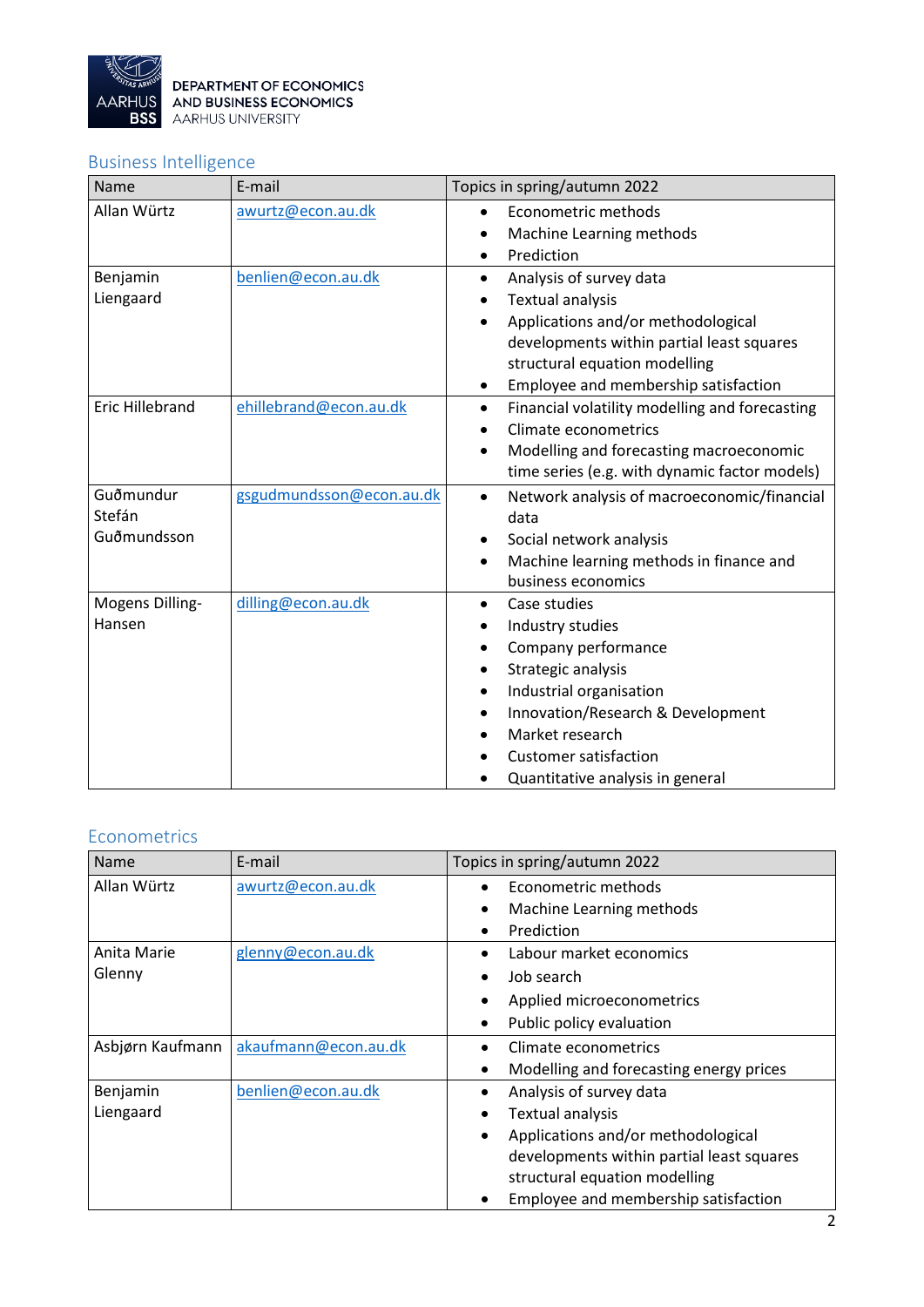

| Name                | E-mail                     | Topics in spring/autumn 2022                                                        |
|---------------------|----------------------------|-------------------------------------------------------------------------------------|
| <b>Bent Jesper</b>  | bjchristensen@econ.au.dk   | <b>Financial econometrics</b>                                                       |
| Christensen         |                            | Econometrics of markets with search frictions                                       |
|                     |                            | Fractional cointegration<br>٠                                                       |
|                     |                            | <b>Fractional GARCH</b><br>$\bullet$                                                |
|                     |                            | Dynamic programming models                                                          |
| Bezirgen Veliyev    | bveliyev@econ.au.dk        | Machine learning (trees, boosting, neural<br>$\bullet$                              |
|                     |                            | networks)                                                                           |
|                     |                            | Estimation of interest rate models<br>$\bullet$                                     |
|                     |                            | Volatility estimation and forecasting using<br>$\bullet$                            |
|                     |                            | high-frequency data                                                                 |
| Chen Huang          | chen.huang@econ.au.dk      | Tail dependency network and systematic risk<br>$\bullet$                            |
|                     |                            | analysis                                                                            |
|                     |                            | Valid inference in high-dimensional structural<br>٠                                 |
|                     |                            | linear models                                                                       |
| Dan Mønster         | danm@econ.au.dk            | Model studies of convergent cross mapping<br>$\bullet$                              |
|                     |                            | and related methods                                                                 |
| Guðmundur<br>Stefán | gsgudmundsson@econ.au.dk   | Network analysis of macroeconomic/financial<br>$\bullet$                            |
| Guðmundsson         |                            | data                                                                                |
|                     |                            | Social network analysis<br>٠                                                        |
|                     |                            | Machine learning methods in finance and<br>$\bullet$<br>business economics          |
|                     |                            |                                                                                     |
| Jesper Wulff        | jwulff@econ.au.dk          | Applied statistics<br>$\bullet$                                                     |
|                     |                            | Foreign market entry                                                                |
|                     |                            | Quantitative modelling in management<br>$\bullet$                                   |
| John Kennes         | jkennes@econ.au.dk         | Estimation of discrete choice<br>$\bullet$                                          |
|                     |                            | Estimation of a matching market<br>$\bullet$                                        |
|                     |                            | <b>Structural estimation</b>                                                        |
|                     |                            | Policy evaluation                                                                   |
| Lars Skipper        | Iskipper@econ.au.dk        | Applied microeconometrics<br>$\bullet$                                              |
|                     |                            | Labour economics                                                                    |
|                     |                            | Public policy evaluation                                                            |
| Leopoldo Catania    | leopoldo.catania@econ.au.d | Portfolio optimization under joint VaR and ES<br>٠                                  |
|                     | <u>k</u>                   | constraints                                                                         |
|                     |                            | Dynamic spatial models for count data<br>٠<br>Score driven models                   |
|                     |                            | $\bullet$                                                                           |
|                     |                            | The analysis of cryptocurrency financial time                                       |
| Malene Kallestrup-  | mkallestrup@econ.au.dk     | series: Dependence structure<br>Longevity risk & mortality forecasting<br>$\bullet$ |
| Lamb                |                            | <b>Duration models</b>                                                              |
|                     |                            | Pension                                                                             |
|                     |                            | Retirement                                                                          |
| Maria Humlum        | mhumlum@econ.au.dk         | <b>Economics of Education</b><br>$\bullet$                                          |
|                     |                            | Labour Economics                                                                    |
|                     |                            | Microeconometric Evaluation                                                         |
|                     |                            | <b>Applied Microeconometrics</b><br>٠                                               |
| Martin Møller       | mandreasen@econ.au.dk      | Estimation of dynamic term structure models<br>$\bullet$                            |
| Andreasen           |                            |                                                                                     |
|                     |                            | Estimation of state space models<br>٠                                               |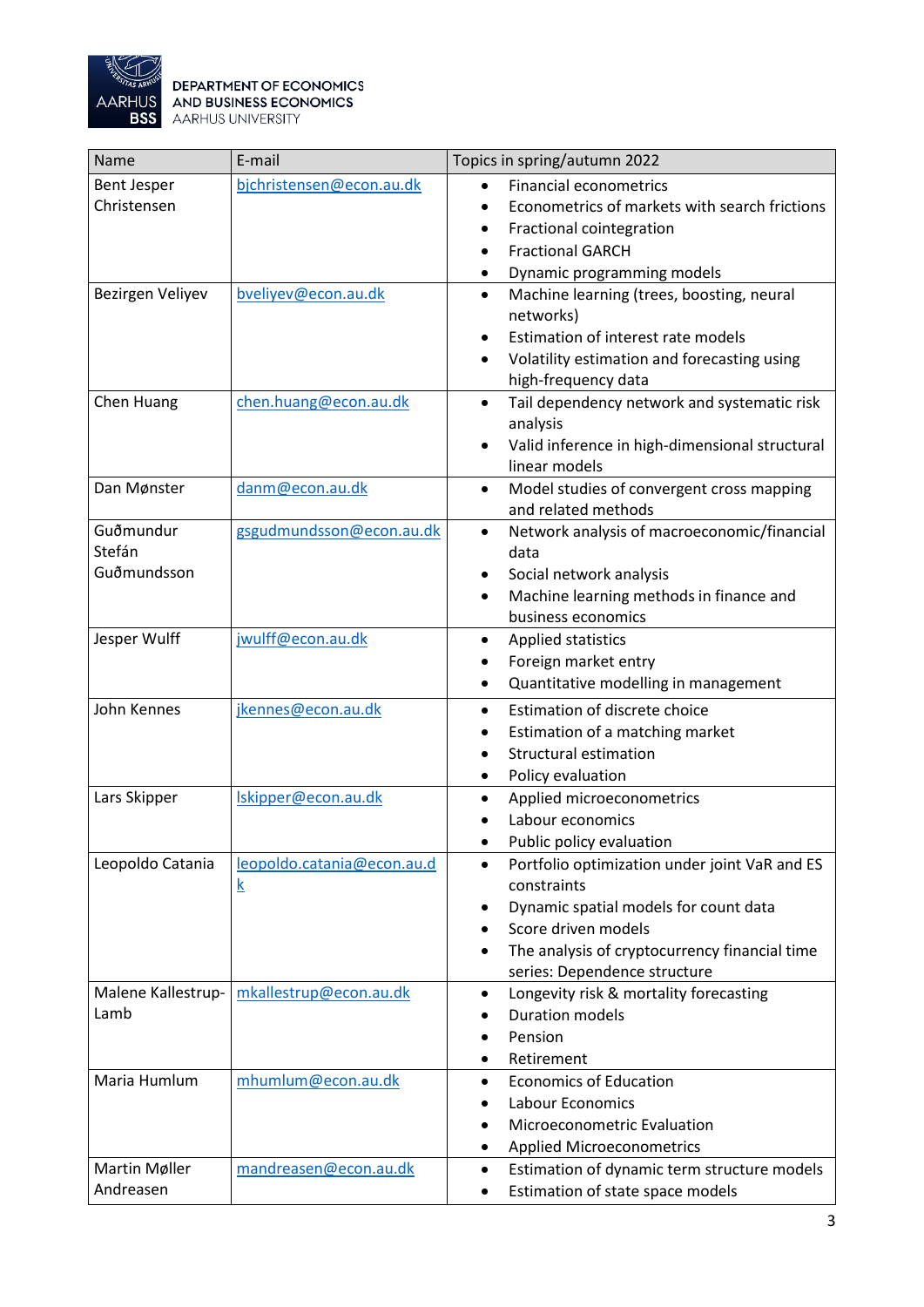

| Name                         | E-mail                | Topics in spring/autumn 2022                                                                                                                                                                                                                                                                                                                            |
|------------------------------|-----------------------|---------------------------------------------------------------------------------------------------------------------------------------------------------------------------------------------------------------------------------------------------------------------------------------------------------------------------------------------------------|
| Mikkel Bennedsen             | mbennedsen@econ.au.dk | Modelling and forecasting electricity prices<br>$\bullet$<br>Econometric analyses of commodity markets<br>$\bullet$<br>Volatility modelling/forecasting<br>$\bullet$<br>Time series analysis by state space methods<br>$\bullet$<br>(Kalman or particle filters)<br>Rough volatility (modelling, simulation,<br>$\bullet$<br>forecasting, pricing etc.) |
| Mogens Dilling-<br>Hansen    | dilling@econ.au.dk    | Case studies<br>$\bullet$<br>Industry studies<br>Company performance<br>Strategic analysis<br>Industrial organisation<br>Innovation/Research & Development<br>Market research<br><b>Customer satisfaction</b><br>Quantitative analysis in general                                                                                                       |
| Morten Berg<br>Jensen        | mbj@econ.au.dk        | Analysis of questionnaire data<br>$\bullet$<br>Econometric methods applied to marketing<br>research<br>Econometric methods applied to<br>$\bullet$<br>organizational research<br>Machine learning<br>٠                                                                                                                                                  |
| Morten Ørregaard<br>Nielsen  | mon@econ.au.dk        | Time series econometric<br>$\bullet$<br>Fractional integration<br>Cointegration<br>Bootstrap methods<br><b>Financial econometrics</b><br>$\bullet$                                                                                                                                                                                                      |
| Phillip Heiler               | pheiler@econ.au.dk    | Model Selection in Empirical Economics<br>$\bullet$<br>Causal Inference in Economics<br>Machine Learning for Causal Inference<br>Microeconometrics: Theory and Applications<br>Non- and Semiparametric Methods<br>٠                                                                                                                                     |
| Pierluigi Vallarino          | pv@econ.au.dk         | Time series econometrics: Score-Driven<br>$\bullet$<br>models<br>Dynamic models for (multiple) quantiles with<br>a view towards financial risk management<br><b>Financial econometrics</b>                                                                                                                                                              |
| <b>Tom Engsted</b>           | tengsted@econ.au.dk   | Empirical analysis of price and return<br>$\bullet$<br>determination in stock and bond markets<br>Empirical analysis of return predictability in<br>٠<br>stock and bond markets<br>Bayesian statistics and econometrics<br>$\bullet$                                                                                                                    |
| <b>Yunus Emre</b><br>Ergemen | ergemen@econ.au.dk    | Forecasting economic and financial time<br>$\bullet$<br>series<br>Dynamic factor models and their use in<br>forecasting<br>Forecasting energy prices and loads                                                                                                                                                                                          |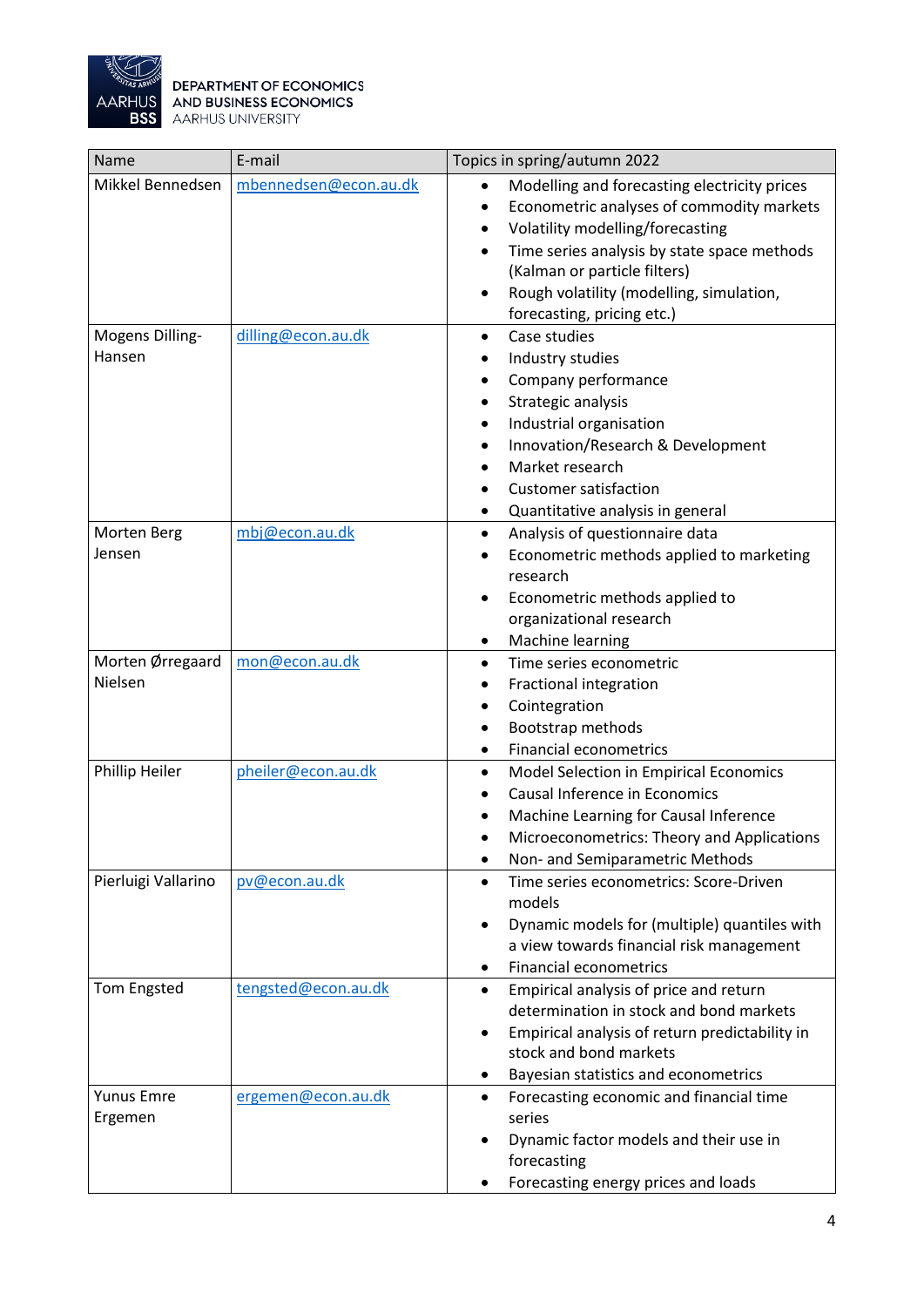

| <b>Name</b> | E-mail | Topics in spring/autumn 2022                                            |
|-------------|--------|-------------------------------------------------------------------------|
|             |        | Machine learning methods for classification<br>and forecasting problems |
|             |        | Forecasting mortality indicators                                        |

#### <span id="page-4-0"></span>Economics

| Name                  | E-mail                    | Topics in spring/autumn 2022                               |
|-----------------------|---------------------------|------------------------------------------------------------|
| Ahmad Hassani         | ahass@econ.au.dk          | <b>Real Estate Economics</b>                               |
|                       |                           | <b>Urban Economics</b>                                     |
|                       |                           | <b>Housing Economics</b><br>٠                              |
| Alexander Koch        | akoch@econ.au.dk          | Microeconomic theory<br>$\bullet$                          |
|                       |                           | Contract theory                                            |
|                       |                           | Behavioural theory                                         |
|                       |                           | <b>Experimental Economics</b>                              |
|                       |                           | <b>Behavioural Economics</b>                               |
|                       |                           | Behavioural Economics applied in Citizen-<br>٠             |
|                       |                           | science Games                                              |
|                       |                           | <b>Organisational Economics</b>                            |
|                       |                           | <b>Personnel Economics</b>                                 |
| Allan Sørensen        | allans@econ.au.dk         | International economics<br>$\bullet$                       |
|                       |                           | International trade                                        |
|                       |                           | Industrial economics & industry dynamics<br>٠              |
|                       |                           | Economics of globalization<br>٠                            |
| Anna Piil Damm        | apd@econ.au.dk            | <b>Economics of Migration</b><br>$\bullet$                 |
|                       |                           | <b>Urban Economics</b>                                     |
|                       |                           | <b>Education Economics</b>                                 |
|                       |                           | Labour Economics                                           |
|                       |                           | <b>Economics of Social Interactions</b><br>٠               |
| Astrid Würtz          | awr@econ.au.dk            | Family economics and family friendly policies<br>$\bullet$ |
| Rasmussen             |                           | Population economics                                       |
|                       |                           | Labour economics and evaluation of labour                  |
|                       |                           | market policies                                            |
|                       |                           | Education                                                  |
| <b>Bastian Schulz</b> | bastian.schulz@econ.au.dk | Search and matching models of labour and<br>$\bullet$      |
|                       |                           | marriage markets                                           |
|                       |                           | Empirical and structural models of wage                    |
|                       |                           | dispersion                                                 |
|                       |                           | Gender differences in the labour market                    |
|                       |                           | Household Decision Making (Labour Supply,                  |
|                       |                           | Risk Sharing, Marriage/Divorce)                            |
|                       |                           | <b>Unemployment and Business Cycles</b><br>٠               |
|                       |                           | Macroeconomics with heterogeneous agents                   |
|                       |                           | Family economics                                           |
| <b>Bent Jesper</b>    | bjchristensen@econ.au.dk  | Search frictions<br>$\bullet$                              |
| Christensen           |                           | Unemployment and inflation                                 |
|                       |                           | Asset pricing and the macroeconomy                         |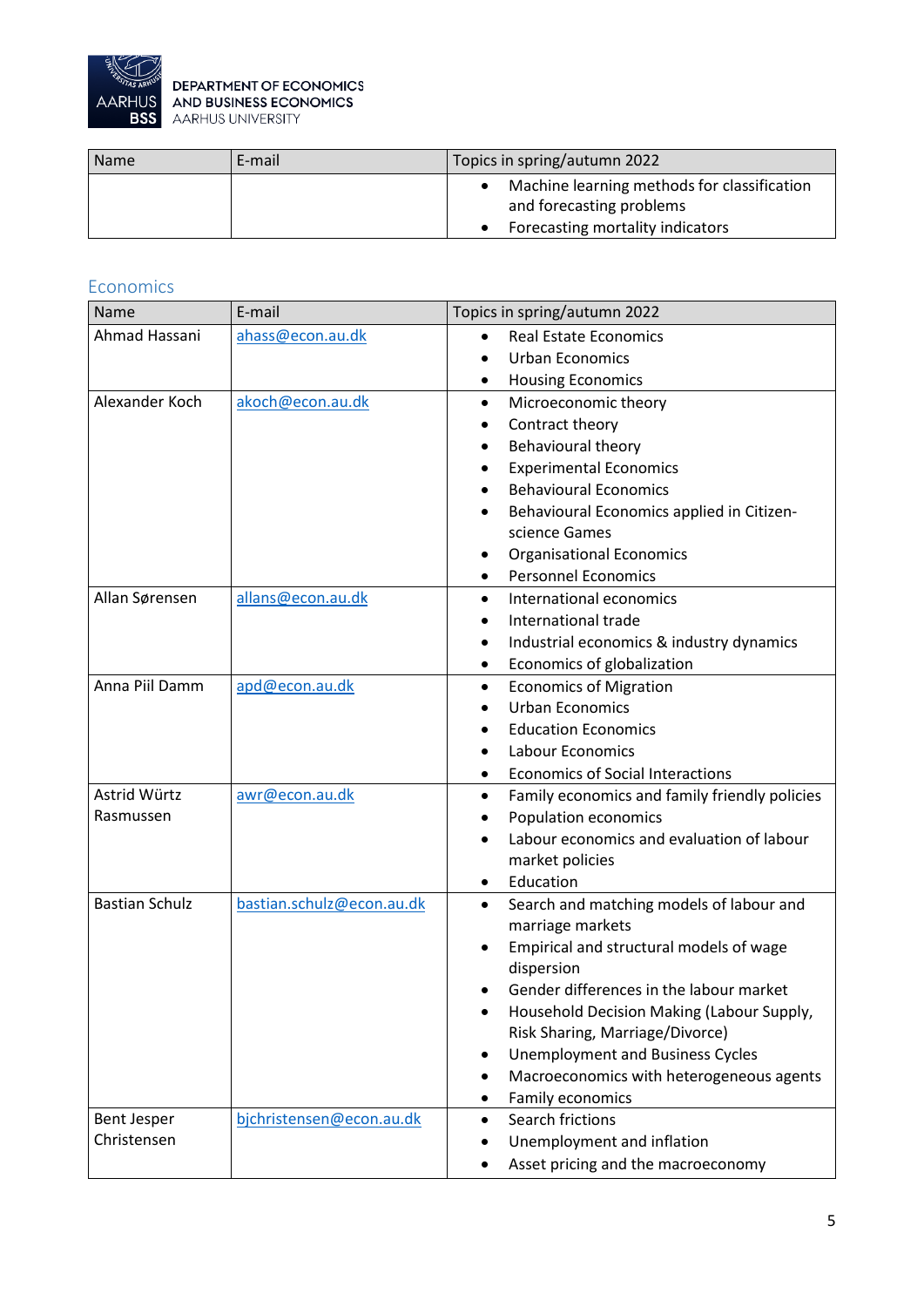

| Name                              | E-mail                     | Topics in spring/autumn 2022                                                                |
|-----------------------------------|----------------------------|---------------------------------------------------------------------------------------------|
| Christian                         | chbj@econ.au.dk            | <b>Economic Growth</b>                                                                      |
| Bjørnskov                         |                            | Political Economy                                                                           |
|                                   |                            | Foreign Aid                                                                                 |
| Claes Bäckman                     | claes.backman@econ.au.dk   | Housing and mortgage markets<br>$\bullet$                                                   |
|                                   |                            | Wealth inequality<br>$\bullet$                                                              |
|                                   |                            | Consumption and savings<br>٠                                                                |
|                                   |                            | Household debt                                                                              |
|                                   |                            | Debt                                                                                        |
| Daniel Borup                      | dborup@econ.au.dk          | Predictability in natural gas markets (e.g.<br>$\bullet$<br>returns, volatility)            |
|                                   |                            | Text mining (e.g. news media, surveys, Google<br>$\bullet$                                  |
|                                   |                            | Trends) for commodities markets                                                             |
|                                   |                            | Forecasting of macroeconomic (e.g. labour                                                   |
|                                   |                            | market, business cycle, inflation variables) or<br>financial variables (e.g. asset returns, |
|                                   |                            | volatility)                                                                                 |
|                                   |                            | Machine learning applications in finance and                                                |
|                                   |                            | macroeconomics                                                                              |
| Daniele Nosenzo                   | daniele.nosenzo@econ.au.dk | <b>Behavioural economics</b><br>$\bullet$                                                   |
|                                   |                            | <b>Experimental economics</b><br>٠                                                          |
| Elena Mattana                     | emattana@econ.au.dk        | Student debt and aid<br>$\bullet$                                                           |
|                                   |                            | Intergenerational mobility                                                                  |
|                                   |                            | Family interactions                                                                         |
|                                   |                            | <b>Economics of Education</b>                                                               |
|                                   |                            | Labour Economics                                                                            |
|                                   |                            | <b>Applied Microeconometrics</b>                                                            |
| Eva Rye Johansen                  | erjohansen@econ.au.dk      | <b>Education economics</b><br>Family economics                                              |
|                                   |                            | Risky health behaviour                                                                      |
| Frederic Warzynski fwa@econ.au.dk |                            | Industrial economics                                                                        |
|                                   |                            | Economics of strategy (i.e. how to align                                                    |
|                                   |                            | organizational structure with strategy)                                                     |
|                                   |                            | Personnel economics (analysis of careers and                                                |
|                                   |                            | wages within firms)                                                                         |
|                                   |                            | Estimation of productivity growth                                                           |
|                                   |                            | Mark-ups and the effect of competition on                                                   |
|                                   |                            | efficiency (e.g. the dynamics of competition in                                             |
|                                   |                            | new EU member states)                                                                       |
|                                   |                            | Outsourcing and efficiency<br>٠                                                             |
| Giovanni<br>Pellegrino            | gpellegrino@econ.au.dk     | Monetary economics<br>٠                                                                     |
|                                   |                            | Applied macroeconomics with New Keynesian<br><b>DSGE</b> models                             |
|                                   |                            | Identification in structural VARs and the                                                   |
|                                   |                            | effects of macroeconomic shocks                                                             |
|                                   |                            | Open-economy macroeconomics                                                                 |
|                                   |                            | Relationship between DSGEs and VARs                                                         |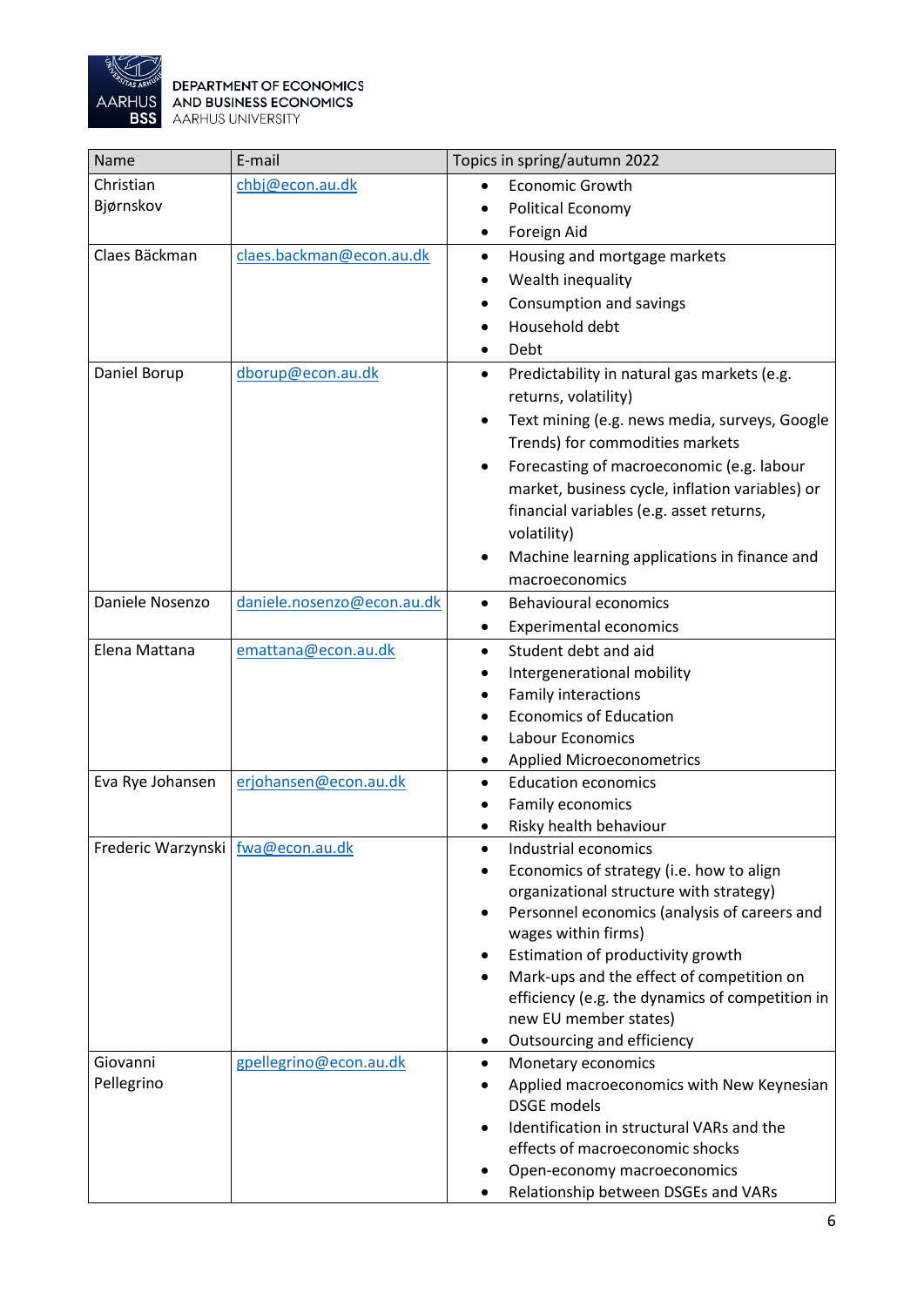

| Name              | E-mail                   | Topics in spring/autumn 2022                                            |
|-------------------|--------------------------|-------------------------------------------------------------------------|
| Hanna Fromell     | hanna.fromell@econ.au.dk | Development<br>$\bullet$                                                |
| Helena Skyt       | hnielsen@econ.au.dk      | <b>Applied Microeconometrics</b><br>$\bullet$                           |
| Nielsen           |                          | Economics of education                                                  |
|                   |                          | Labour economics                                                        |
| Ilya Manuylov     | imanuylov@econ.au.dk     | <b>Industrial Economics</b><br>$\bullet$                                |
|                   |                          | Automation and Innovation                                               |
|                   |                          | <b>International Trade</b>                                              |
|                   |                          | Globalisation and Integration                                           |
|                   |                          | <b>Economic Growth</b><br>٠                                             |
| Ina Jäkel         | inaj@econ.au.dk          | Globalization & trade policy<br>$\bullet$                               |
|                   |                          | Firm internationalization                                               |
|                   |                          | International migration<br>$\bullet$                                    |
|                   |                          | European integration                                                    |
|                   |                          | Firm performance: productivity, product                                 |
|                   |                          | quality, outsourcing etc.                                               |
| Jackie M. L. Chan | jmlchan@econ.au.dk       | Globalization and international trade<br>$\bullet$                      |
|                   |                          | Foreign direct investment (FDI)                                         |
|                   |                          | <b>Multinational firms</b>                                              |
|                   |                          | Chinese and Asian economies                                             |
| John Kennes       | jkennes@econ.au.dk       | Matching teachers to schools<br>$\bullet$                               |
|                   |                          | Marriage markets<br>٠                                                   |
|                   |                          | Market design                                                           |
|                   |                          | Teams                                                                   |
|                   |                          | Unemployment<br>٠                                                       |
| Jonas Maibom      | maibom@econ.au.dk        | Job search and unemployment<br>$\bullet$                                |
|                   |                          | Labour market models/policies                                           |
|                   |                          | Labour economics                                                        |
|                   |                          | Economics of the welfare state                                          |
|                   |                          | Wage inequality                                                         |
| Jonas Pilgaard    | jkaiser@econ.au.dk       | <b>Behavioural economics</b>                                            |
| Kaiser            |                          | <b>Experimental economics</b>                                           |
|                   |                          | <b>Behavioural ethics</b>                                               |
| Jos Jansen        | jjansen@econ.au.dk       | Industrial Economics and Strategic Interaction<br>$\bullet$<br>of Firms |
|                   |                          | Regulation, Competition Policy and<br>٠                                 |
|                   |                          | Anticompetitive Strategies                                              |
|                   |                          | Strategies for the Digital Economy and                                  |
|                   |                          | Innovation                                                              |
|                   |                          | Microeconomic Analysis of Marketing<br>$\bullet$                        |
|                   |                          | <b>Information and Markets</b>                                          |
| Julia Nafziger    | jnafziger@econ.au.dk     | <b>Behavioural economics</b><br>٠                                       |
|                   |                          | <b>Experimental economics</b>                                           |
|                   |                          | Applied micro theory                                                    |
|                   |                          | Incentives in organisations                                             |
|                   |                          | Industrial organization                                                 |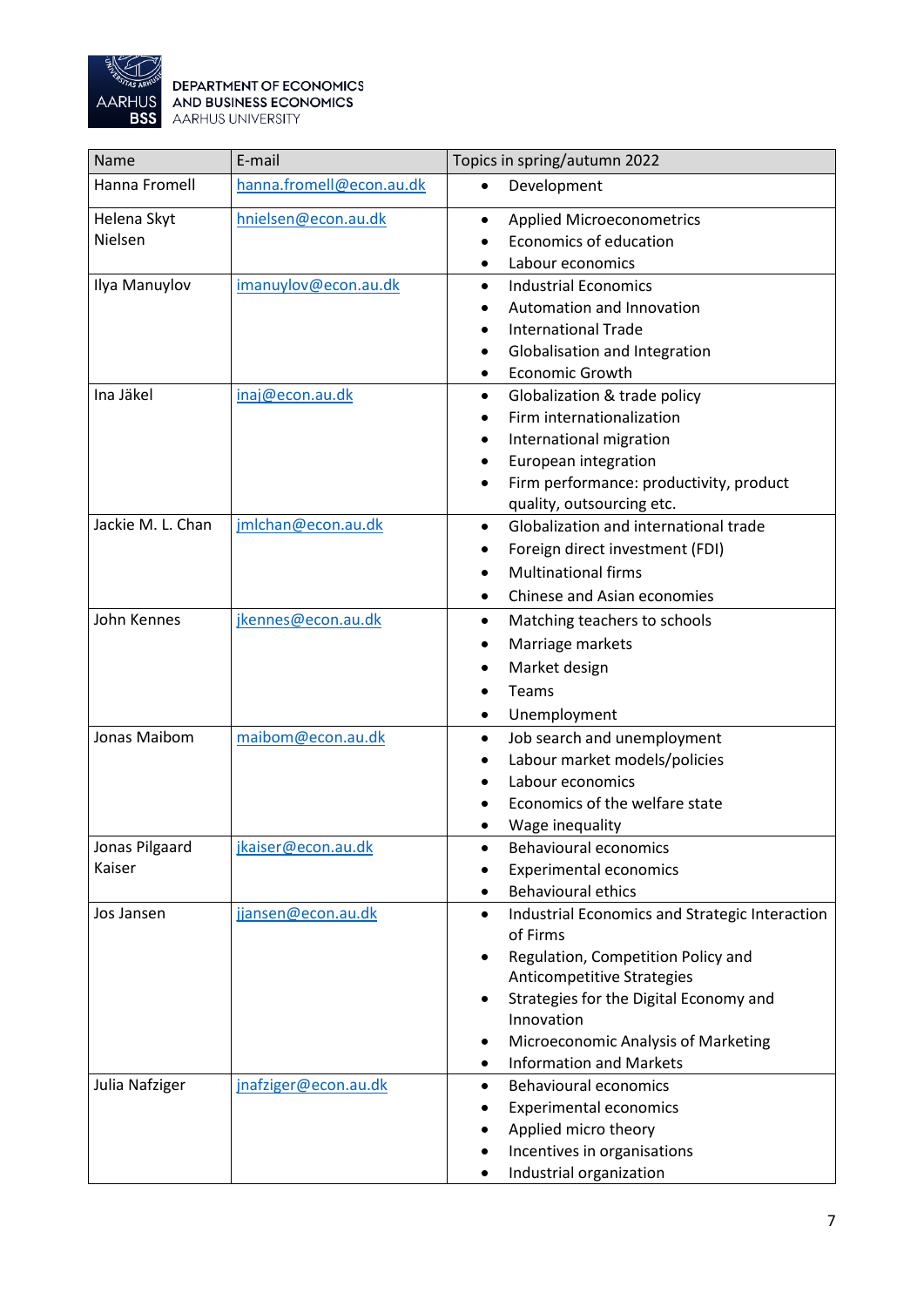

| Name               | E-mail                | Topics in spring/autumn 2022                               |
|--------------------|-----------------------|------------------------------------------------------------|
| Lars Skipper       | Iskipper@econ.au.dk   | Labour market policy evaluation<br>$\bullet$               |
|                    |                       | Applied microeconometrics<br>$\bullet$                     |
|                    |                       | Firm-based training and productivity<br>٠                  |
|                    |                       | <b>Health economics</b><br>$\bullet$                       |
| Leonidas Enrique   | delarosa@econ.au.dk   | Information economics<br>$\bullet$                         |
| de la Rosa         |                       | Game theory (e.g., signalling, screening)<br>$\bullet$     |
|                    |                       | Psychology and economics<br>$\bullet$                      |
|                    |                       | Principal-agent models (hidden action, hidden<br>$\bullet$ |
|                    |                       | information)                                               |
|                    |                       | Incentives and motivation<br>$\bullet$                     |
| Luca Macedoni      | Imacedoni@econ.au.dk  | <b>Trade Policy</b><br>$\bullet$                           |
|                    |                       | Firms in international trade<br>$\bullet$                  |
| Maria Humlum       | mhumlum@econ.au.dk    | <b>Economics of Education</b><br>$\bullet$                 |
|                    |                       | Labour Economics<br>$\bullet$                              |
|                    |                       | Microeconometric Evaluation                                |
|                    |                       | <b>Applied Microeconometrics</b>                           |
| Marianne           | msimonsen@econ.au.dk  | Family economics<br>$\bullet$                              |
| Simonsen           |                       | <b>Education economics</b>                                 |
|                    |                       | Labour economics<br>$\bullet$                              |
|                    |                       | Policy evaluation                                          |
|                    |                       | Applied microeconometrics<br>٠                             |
| Marie-Louise Vierø | mlv@econ.au.dk        | Decision theory<br>$\bullet$                               |
|                    |                       | Microeconomic theory<br>٠                                  |
| Mark Weder         | mweder@econ.au.dk     | Macroeconomics: business cycles and<br>$\bullet$           |
|                    |                       | monetary policy                                            |
|                    |                       | <b>Monetary Economics</b><br>٠                             |
|                    |                       | <b>Expectations and Macroeconomics</b>                     |
| Martin Møller      | mandreasen@econ.au.dk | The New Keynesian model and its extensions<br>$\bullet$    |
| Andreasen          |                       |                                                            |
| Martin Paldam      | mpaldam@econ.au.dk    | <b>Development Economics</b><br>$\bullet$                  |
|                    |                       | <b>Public Choice</b><br>$\bullet$                          |
| <b>Mette Trier</b> | mdamgaard@econ.au.dk  | <b>Behavioural economics</b><br>$\bullet$                  |
| Damgaard           |                       | Nudging<br>$\bullet$                                       |
| Michael Koch       | mkoch@econ.au.dk      | Microeconomics of globalization<br>$\bullet$               |
|                    |                       | Multinational firms in the global economy<br>$\bullet$     |
|                    |                       | Firms in international trade<br>$\bullet$                  |
| Michael Svarer     | msvarer@econ.au.dk    | Applied microeconometrics<br>$\bullet$                     |
|                    |                       | Family economics                                           |
|                    |                       | Housing economics                                          |
|                    |                       | Labour economics                                           |
|                    |                       | Macro labour                                               |
|                    |                       | Empirical and theoretical labour economics<br>٠            |
| Nabanita Datta     | ndg@econ.au.dk        | Ageing and retirement<br>$\bullet$                         |
| Gupta              |                       | Economic development                                       |
|                    |                       | <b>Education and welfare</b>                               |
|                    |                       | Health economics                                           |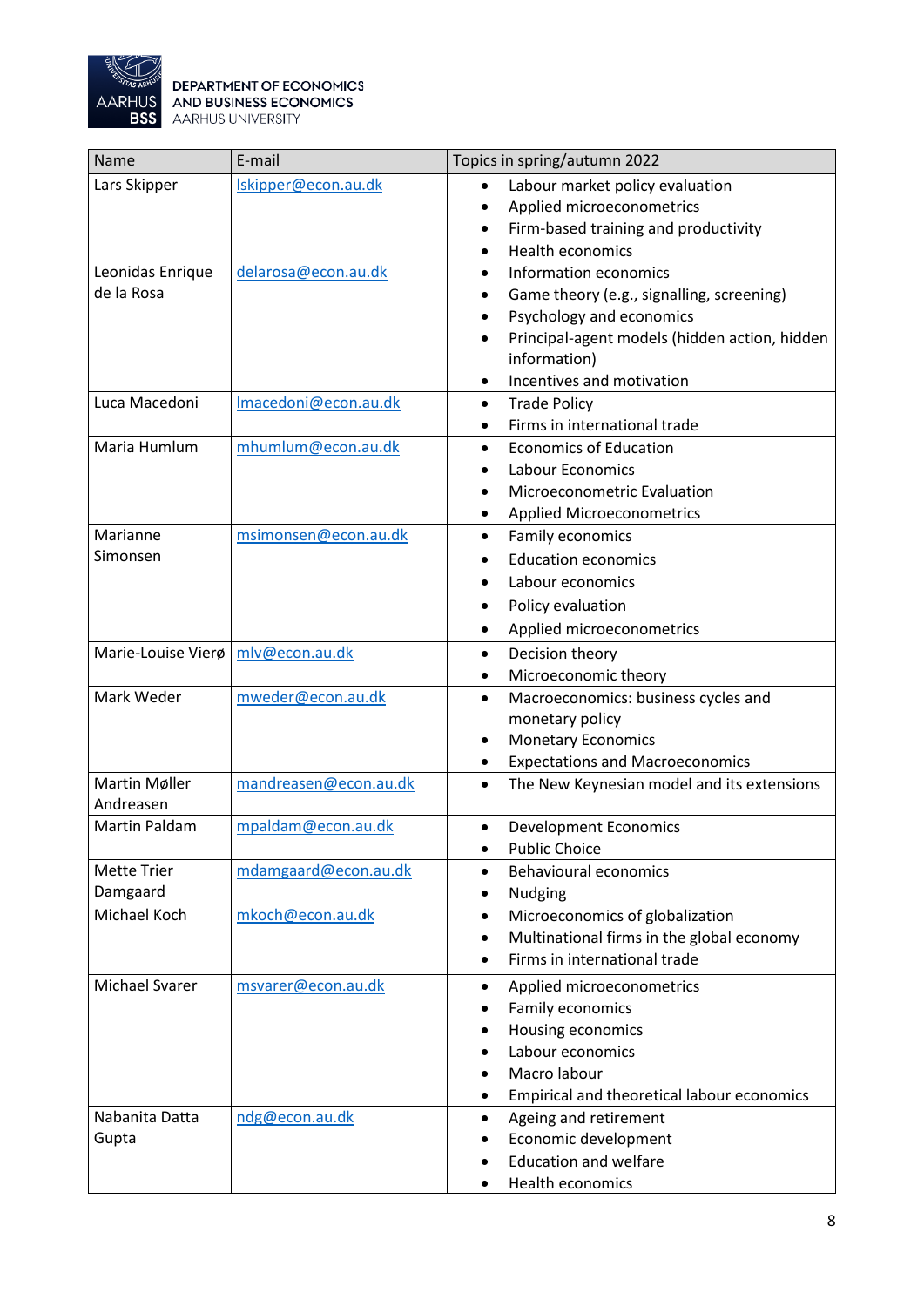

 $\mathbf{r}$ 

| Name              | E-mail                    | Topics in spring/autumn 2022                            |
|-------------------|---------------------------|---------------------------------------------------------|
|                   |                           | Labour and demographic economics                        |
| Nickolas Gagnon   | nickolasgagnon@econ.au.dk | <b>Experimental economics</b><br>$\bullet$              |
|                   |                           | <b>Behavioural economics</b>                            |
|                   |                           | Economics of discrimination                             |
| Nicola Maaser     | nmaaser@econ.au.dk        | Applied micro theory<br>$\bullet$                       |
|                   |                           | Applied game theory<br>٠                                |
|                   |                           | Industrial organization<br>٠                            |
|                   |                           | Political economy                                       |
|                   |                           | <b>Experimental economics</b>                           |
| Niels Nannerup    | nna@econ.au.dk            | Applied microeconomics<br>$\bullet$                     |
|                   |                           | Energy economics<br>$\bullet$                           |
| Niels Peter Mols  | nmols@econ.au.dk          | Theories of the firm<br>$\bullet$                       |
|                   |                           | Transaction cost analysis<br>٠                          |
|                   |                           | Strategy and marketing                                  |
|                   |                           | Economic analysis of contracts<br>$\bullet$             |
| Niels Skipper     | nskipper@econ.au.dk       | <b>Health economics</b><br>$\bullet$                    |
| Peter Jensen      | pje@econ.au.dk            | Early childhood education<br>$\bullet$                  |
|                   |                           | Economics of education                                  |
|                   |                           | Population and labour market issues<br>٠                |
| Philipp Schröder  | psc@econ.au.dk            | International economics<br>$\bullet$                    |
|                   |                           | Economic policy<br>٠                                    |
|                   |                           | Public economics<br>$\bullet$                           |
| Rui Zhang         | rayzhangrui23@econ.au.dk  | International trade<br>$\bullet$                        |
|                   |                           | Firms in the global economy<br>٠                        |
|                   |                           | Quantitative spatial economics<br>$\bullet$             |
|                   |                           | Chinese economy<br>٠                                    |
| Rune Majlund      | rvejlin@econ.au.dk        | Search and matching models<br>$\bullet$                 |
| Vejlin            |                           | Optimal unemployment insurance                          |
|                   |                           | Applied microeconometrics                               |
|                   |                           | Wage inequality                                         |
| Sarah Schroeder   | sschroeder@econ.au.dk     | Globalisation<br>$\bullet$                              |
|                   |                           | Trade and FDI                                           |
|                   |                           | Firms and workers in the global economy                 |
|                   |                           | <b>Multinational firms</b>                              |
|                   |                           | Artificial Intelligence and labour markets<br>$\bullet$ |
| Shiyun Zhang      | s.zhang@econ.au.dk        | Labour markets<br>$\bullet$                             |
|                   |                           | Unemployment                                            |
|                   |                           | Wages                                                   |
|                   |                           | Immigration                                             |
|                   |                           | Marriage markets<br>٠                                   |
| <b>Timo Hener</b> | thener@econ.au.dk         | <b>Environmental economics</b><br>$\bullet$             |
|                   |                           | Family and population economics                         |
|                   |                           | Health and labour economics                             |
|                   |                           | Economics of crime                                      |
|                   |                           | Public policy and evaluation                            |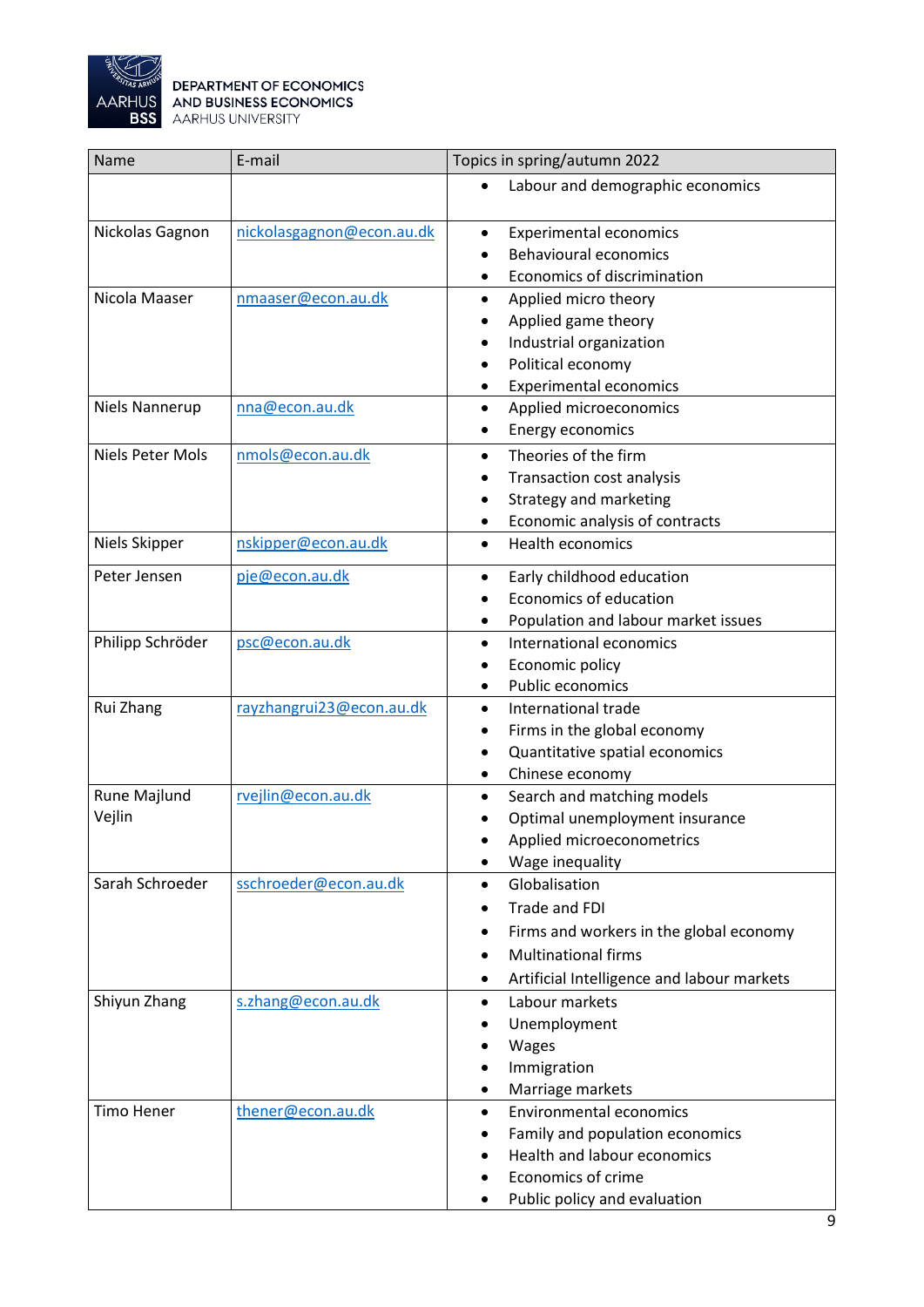

| Name                  | E-mail               | Topics in spring/autumn 2022                           |
|-----------------------|----------------------|--------------------------------------------------------|
| Timo Trimborn         | tt@econ.au.dk        | Fiscal policy<br>$\bullet$                             |
|                       |                      | Economic growth                                        |
|                       |                      | Population economics                                   |
|                       |                      | Environmental economics                                |
|                       |                      | Housing economics                                      |
| <b>Tor Eriksson</b>   | tor@econ.au.dk       | Asian economies (esp. China, Japan)<br>$\bullet$       |
|                       |                      | Personnel economics (economic analysis of              |
|                       |                      | wage and HRM politics within firms and                 |
|                       |                      | organizations)                                         |
|                       |                      | Understanding differences in performance<br>$\bullet$  |
|                       |                      | between individuals or firms or countries              |
|                       |                      | Corporate performance differences<br>٠                 |
| Torben M.             | tandersen@econ.au.dk | <b>Economic Policy</b><br>$\bullet$                    |
| Andersen              |                      | Economics of the Welfare State                         |
|                       |                      | Labour economics<br>$\bullet$                          |
| <b>Valerie Smeets</b> | vas@econ.au.dk       | International trade and firm organization<br>$\bullet$ |
|                       |                      | <b>Automation and skills</b>                           |
|                       |                      | Retraining                                             |
|                       |                      | Economic consequences of COVID-19                      |
|                       |                      | Firm growth and productivity                           |
| <b>Ying Dai</b>       | vingdai@econ.au.dk   | <b>International Trade</b><br>$\bullet$                |
|                       |                      | Global Value Chains (GVCs)                             |
|                       |                      | Industrial Organization                                |
|                       |                      | <b>International Economics</b>                         |

#### <span id="page-9-0"></span>Finance

| Name                  | E-mail                   | Topics in spring/autumn 2022              |
|-----------------------|--------------------------|-------------------------------------------|
| <b>Anders Merrild</b> | amp@econ.au.dk           | Derivatives                               |
| Posselt               |                          | <b>ETFs</b>                               |
|                       |                          | Asset pricing                             |
| Anil Kumar            | akumar@econ.au.dk        | Corporate Finance<br>$\bullet$            |
|                       |                          | <b>Real Estate Finance</b>                |
|                       |                          | Real Estate Indices                       |
|                       |                          | <b>Real Option</b><br>٠                   |
|                       |                          | <b>Return Comovement</b>                  |
| <b>Bent Jesper</b>    | bjchristensen@econ.au.dk | Corporate finance<br>$\bullet$            |
| Christensen           |                          | <b>Financial econometrics</b>             |
|                       |                          | Portfolio choice                          |
|                       |                          | Derivatives                               |
|                       |                          | International finance                     |
|                       |                          | Energy markets                            |
| Christoph Merkle      | cmerkle@econ.au.dk       | Personal finance<br>$\bullet$             |
|                       |                          | <b>Behavioural Finance</b>                |
|                       |                          | <b>Financial forecasting</b><br>$\bullet$ |
|                       |                          | Experimental finance/economics            |
|                       |                          | Financial technology                      |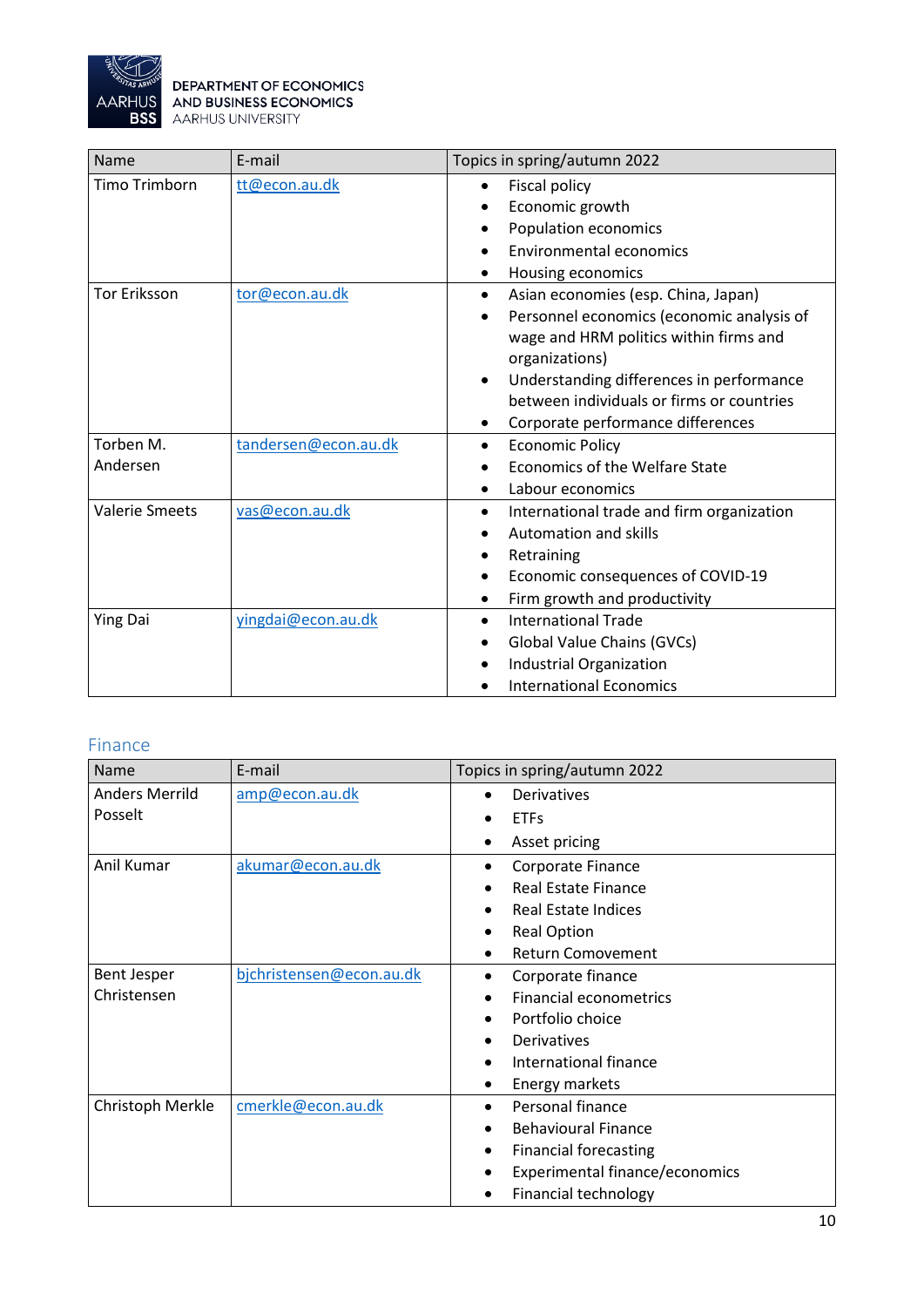

| Name                             | E-mail                    | Topics in spring/autumn 2022                                                                                                                                                                                                                                                                                                                                                                         |
|----------------------------------|---------------------------|------------------------------------------------------------------------------------------------------------------------------------------------------------------------------------------------------------------------------------------------------------------------------------------------------------------------------------------------------------------------------------------------------|
| Daniel Borup                     | dborup@econ.au.dk         | Predictability in natural gas markets (returns,<br>volatility, etc.)<br>Text mining (e.g. news media, surveys,<br>Google Trends) for commodities markets<br>Forecasting of macroeconomic (labour<br>$\bullet$<br>market, business cycle, inflation variables,<br>etc.) or financial variables (asset returns,<br>volatility, etc.)<br>Machine learning applications in finance and<br>macroeconomics |
| Einar Kjenstad                   | einar.kjenstad@econ.au.dk | Financial intermediation<br>FinTech<br>Strategic interaction and corporate policy<br>Corporate finance                                                                                                                                                                                                                                                                                               |
| Elisa Nicolato                   | eln@econ.au.dk            | Advanced models for derivatives pricing<br>$\bullet$<br>Fixed-income securities<br>Structured products<br>Credit derivatives                                                                                                                                                                                                                                                                         |
| <b>Eric Hillebrand</b>           | ehillebrand@econ.au.dk    | Stock return predictability<br>$\bullet$<br>Forecasting realized volatility<br>Forecasting yield curve data with dynamic<br>factor models                                                                                                                                                                                                                                                            |
| Erik Christian<br>Montes Schütte | christianms@econ.au.dk    | Forecasting<br>٠<br>Return predictability<br>٠<br>Machine learning methods in finance                                                                                                                                                                                                                                                                                                                |
| Jan Bartholdy                    | jby@econ.au.dk            | Empirical Corporate Finance: M&A, IPO,<br>$\bullet$<br>Capital Structure, Dividend policy etc.<br><b>Behavioural Corporate Finance</b><br><b>Banking</b><br><b>ESG and Sustainable Finance</b>                                                                                                                                                                                                       |
| John Kennes                      | <u>jkennes@econ.au.dk</u> | Household finance<br><b>CEOs</b><br>Monetary exchange<br>Application of matching theory to finance<br>Market design                                                                                                                                                                                                                                                                                  |
| Jonas Nygaard<br>Eriksen         | jeriksen@econ.au.dk       | Return predictability<br><b>Empirical asset pricing</b><br>Monetary policy and risk premia<br>Forecasting in economics and finance                                                                                                                                                                                                                                                                   |
| Jorge Hansen                     | jorge@econ.au.dk          | Interest rate modelling<br>Textual analysis in finance<br>Fixed income modelling and forecasting                                                                                                                                                                                                                                                                                                     |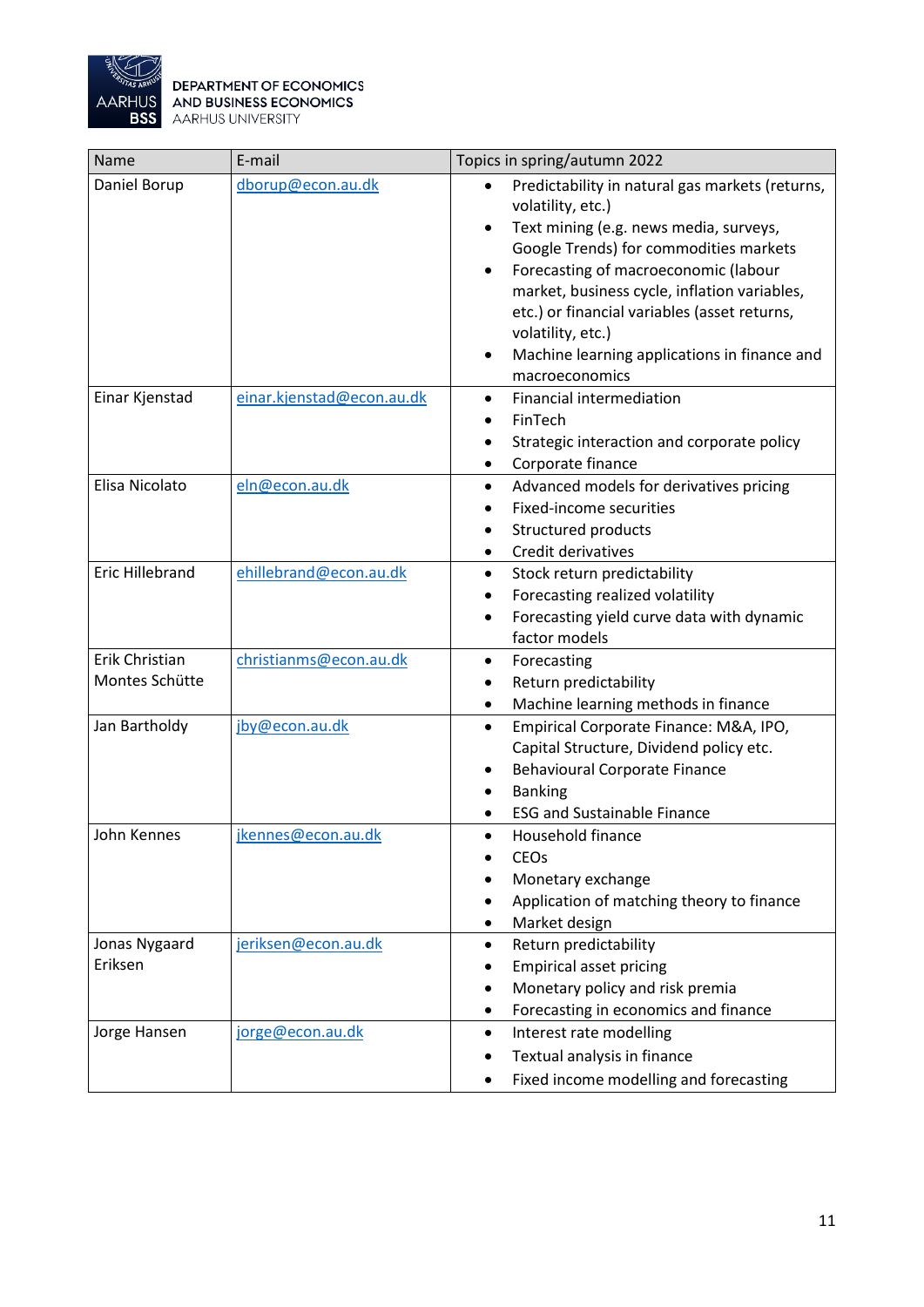

| Name                   | E-mail                   | Topics in spring/autumn 2022                                |
|------------------------|--------------------------|-------------------------------------------------------------|
| Leonidas Enrique       | delarosa@econ.au.dk      | <b>Behavioural finance</b>                                  |
| de la Rosa             |                          | Contract theory<br>$\bullet$                                |
|                        |                          | Incentive design<br>$\bullet$                               |
|                        |                          | Governance structures                                       |
|                        |                          | Financial regulation and supervision                        |
|                        |                          | Bank liquidity and capital requirements (e.g.,<br>$\bullet$ |
|                        |                          | <b>Basel Accords)</b>                                       |
| <b>Mads Markvart</b>   | Mads.markvart@econ.au.dk | Forecasting financial variables (returns,<br>$\bullet$      |
| Kjær                   |                          | volatility, etc.)                                           |
|                        |                          | <b>Empirical asset pricing</b><br>$\bullet$                 |
|                        |                          | Interest rate modelling                                     |
| Malene Kallestrup-     | mkallestrup@econ.au.dk   | Longevity risk<br>$\bullet$                                 |
| Lamb                   |                          | Pension                                                     |
|                        |                          | Mortality modelling<br>٠                                    |
|                        |                          | Retirement                                                  |
|                        |                          | Health                                                      |
| Marie Herly            | mherly@econ.au.dk        | Financial statement analysis and valuation<br>$\bullet$     |
|                        |                          | Banks and financial institutions                            |
|                        |                          | Empirical corporate finance<br>$\bullet$                    |
| Martin Møller          | mandreasen@econ.au.dk    | Fixed-income modelling<br>$\bullet$                         |
| Andreasen              |                          | Consumption-based asset pricing<br>$\bullet$                |
|                        |                          | Asset pricing<br>$\bullet$                                  |
| <b>Matthias Lassak</b> | lassak@econ.au.dk        | Rating agencies<br>$\bullet$                                |
|                        |                          | Financial analysts<br>$\bullet$                             |
|                        |                          | Price informativeness                                       |
|                        |                          | Real effects of financial markets                           |
|                        |                          | Real effects of financial accounting                        |
| <b>Niels Strange</b>   | ngroenborg@econ.au.dk    | <b>Empirical Finance</b><br>٠                               |
| Grønborg               |                          | Mutual Fund performance                                     |
|                        |                          | Portfolio Theory                                            |
| Nikolaj Niebuhr        | nkniebuhr@econ.au.dk     | CEO Overconfidence                                          |
| Lambertsen             |                          |                                                             |
| Olga Balakina          | olga.balakina@econ.au.dk | Financial Literacy and Stock Market<br>$\bullet$            |
|                        |                          | Investment                                                  |
|                        |                          | Mutual Funds Regulation and Performance<br>$\bullet$        |
|                        |                          | Algorithmic Trading and Market Efficiency                   |
| Peter Løchte           | plj@econ.au.dk           | Derivatives<br>$\bullet$                                    |
| Jørgensen              |                          | Asset management                                            |
|                        |                          | Socially Responsible Investment (SRI) and                   |
|                        |                          | ESG                                                         |
|                        |                          | <b>Financial Regulation</b><br>$\bullet$                    |
|                        |                          | Risk management and measures                                |
| Pierluigi Vallarino    | pv@econ.au.dk            | <b>Option Pricing</b><br>٠                                  |
|                        |                          | <b>Asset Pricing</b>                                        |
|                        |                          | <b>Risk Management</b>                                      |